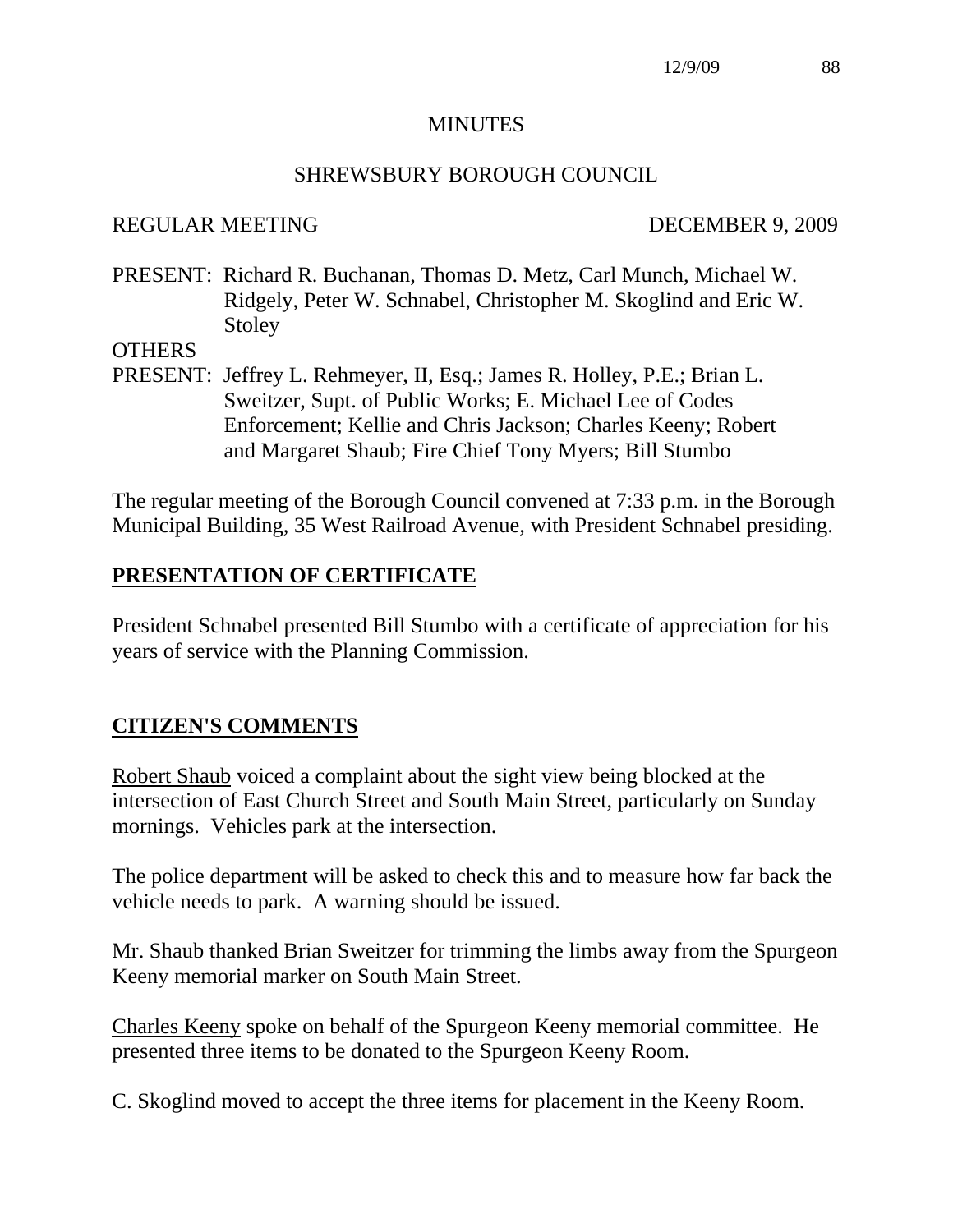E. Stoley seconded. The motion carried with all in favor.

Chris and Kellie Jackson, 2 Plank Road, were present at the request of Council regarding parking in front of their home. The Borough had requested a traffic study as a result of trucks and large vehicles parking at the Rutter's store which blocks the sight view of motorists. The traffic study came back with the recommendation that parking be eliminated on the south side of Plank Road from the intersections of Main Street to Clear Run Drive. Council did not want to eliminate all of this parking and the Jacksons said neither they, nor their neighbors, want to lose parking along the street.

It was noted that Plank Road will be reclassified to be a major collector street in the regional comprehensive plan because of the amount of traffic and allowing parking along the street may help with speeding.

Discussed further under the Public Roads and Lighting report.

# **APPROVAL OF MINUTES**

C. Skoglind moved to approve the minutes of the November 11 meeting.

T. Metz seconded. The motion carried with all in favor with E. Stoley abstaining as he was not at the November meeting.

# **APPROVAL OF EXPENDITURES AND REPORT OF ACCOUNTS**

M. Ridgely moved to approve the expenditures and report of accounts for October. C. Skoglind seconded. The motion carried with all in favor. The water account income is below projections.

# **BILL LIST**

The bill list for November was presented. General account; check numbers 9783 thru 9840; Water account: check numbers 4266 thru 4277; Sewer account: check numbers 4110 thru 4124; Highway Aid account: check number 809.

M. Ridgely moved to approve the November bill list.

E. Stoley seconded. The motion carried with all in favor.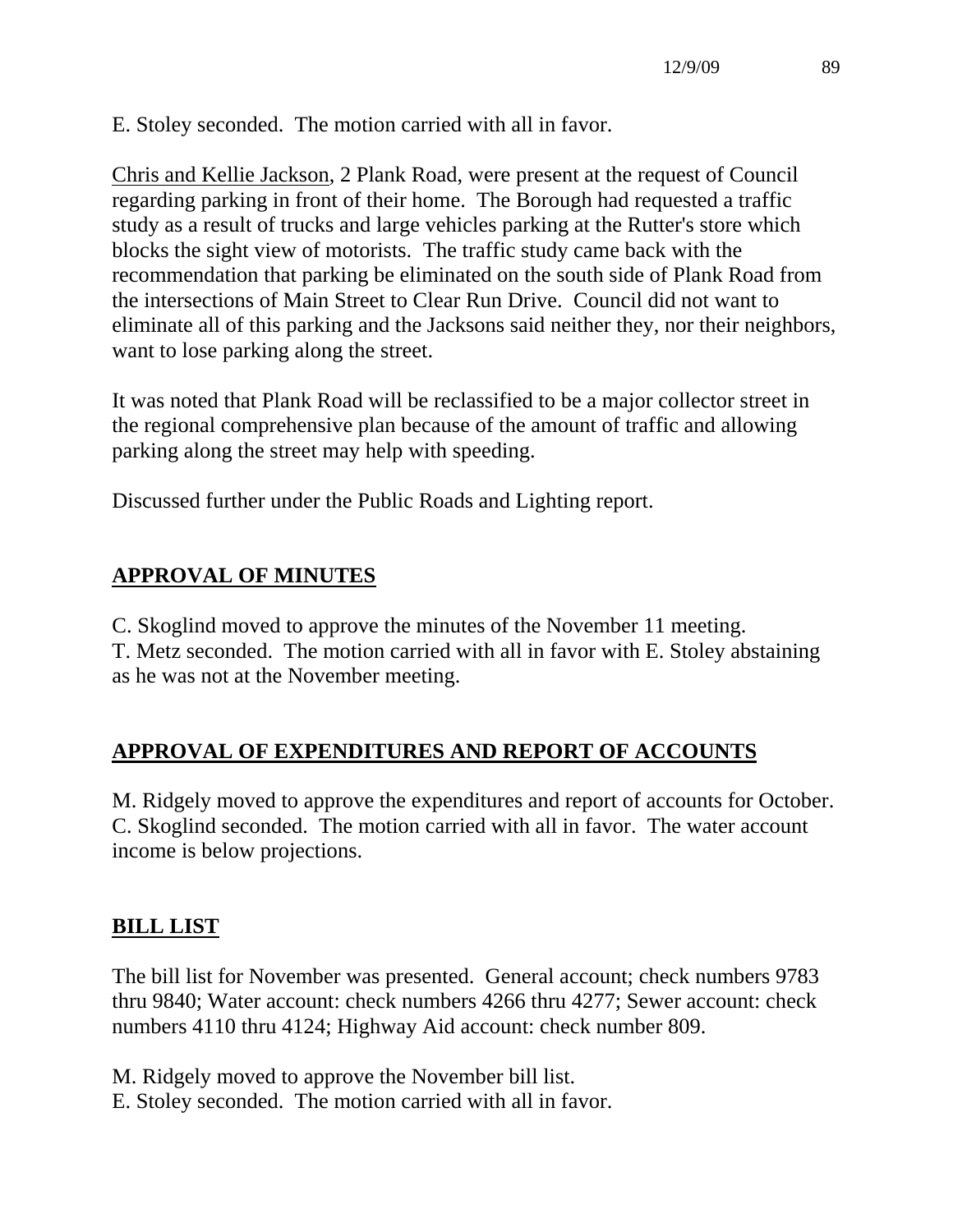# **APPROVAL OF PAYROLL REGISTER**

M. Ridgely moved to approve the November 3 and 17 payroll registers. C. Skoglind seconded. The motion carried with all in favor.

## **SUBDIVISION AND LAND DEVELOPMENT BUSINESS**

## **Southern Regional Police Department**

Taken later.

## **Codes Enforcement** – E. Michael Lee

Mike stated he reviewed the proposed amendment for use certificates being required each year and has one minor comment for Sol. Rehmeyer.

## **Water & Sewer** – Richard R. Buchanan

Geothermal Heating Systems

R. Buchanan arrived at 8:00 p.m.

The ordinance was reviewed by Mike Lee, Eng. Holley and Brian Sweitzer and will be reviewed by the Wellhead Protection Committee tomorrow evening. Open loop systems are prohibited and only horizontal closed loop systems shall be permitted in zones 2 and 3. All properties outside of any zone covered by the overlay district shall be permitted horizontal and vertical closed loop systems. Only food-grade glycol may be used.

C. Skoglind moved that Sol. Rehmeyer be instructed to advertise the ordinance for adoption at the January or February meetings.

#### Wellhead Protection Ordinance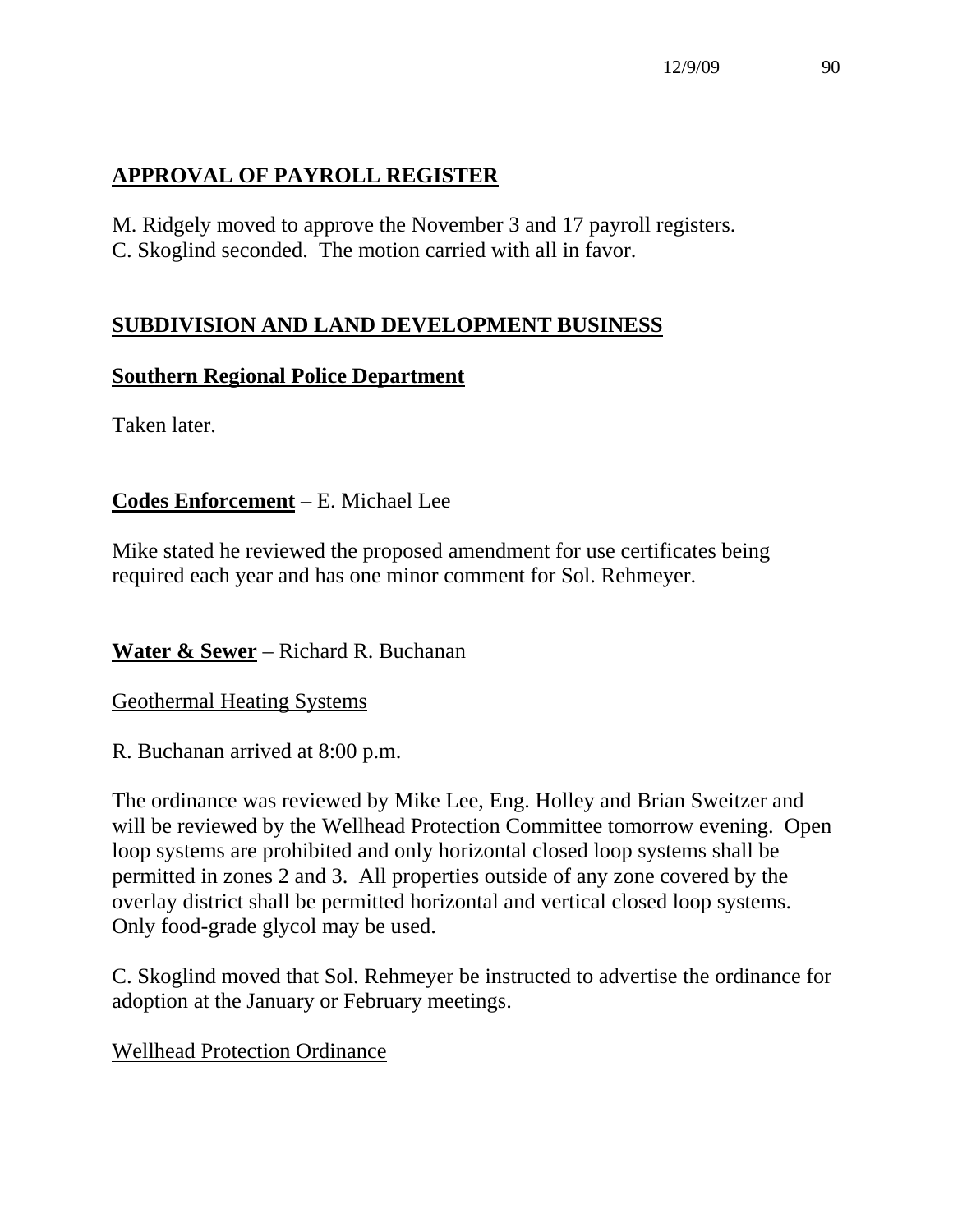Exhibit B was changed to add commercial or municipal solid waste recycling and composting facilities and for cemeteries, caskets shall be encased in concrete grave liners. For future requests, the Wellhead Protection Committee will review the applications for hearings and will give a recommendation to the Zoning Hearing Board. The Wellhead Protection Committee will review the ordinance tomorrow night.

R. Buchanan moved that Sol. Rehmeyer be authorized to advertise the ordinance for adoption at the January 4 meeting, contingent on the Wellhead Protection Committee's review and comments.

E. Stoley seconded. The motion carried with all in favor.

## Southern Regional Police – Richard R. Buchanan

Contract negotiations have ended and the union failed to request arbitration. Unless the union agrees with the Commission's proposal, there will be no raise in 2010 and contract talks will start over next year.

## Southern Farms Water Line Project

Preliminary cost estimates for the Southern Farms water line replacement project to replace approximately 29,000 lineal feet of pipe and 10,600 feet of water service lines is \$2,739,682.00. We will apply for a PA Water Grant which would cover 50% of costs. The application is due in August but it's recommended it be submitted earlier. Council needs to decide how much it will commit to the project and if it can be phased over many years.

#### Smith Well Permit Expiration

The Smith Well permit expires in 2011 and there are new Susquehanna River Basin Commission requirements that may include a 72-hour pump test. There are two other unapproved wells that may fall under these requirements as well.

## **Public Roads & Lighting** – Christopher M. Skoglind

## Plank Road Traffic Study

The Secretary will ask the County traffic engineer to amend the study to only eliminate parking on the south side of Plank Road from Main Street to the western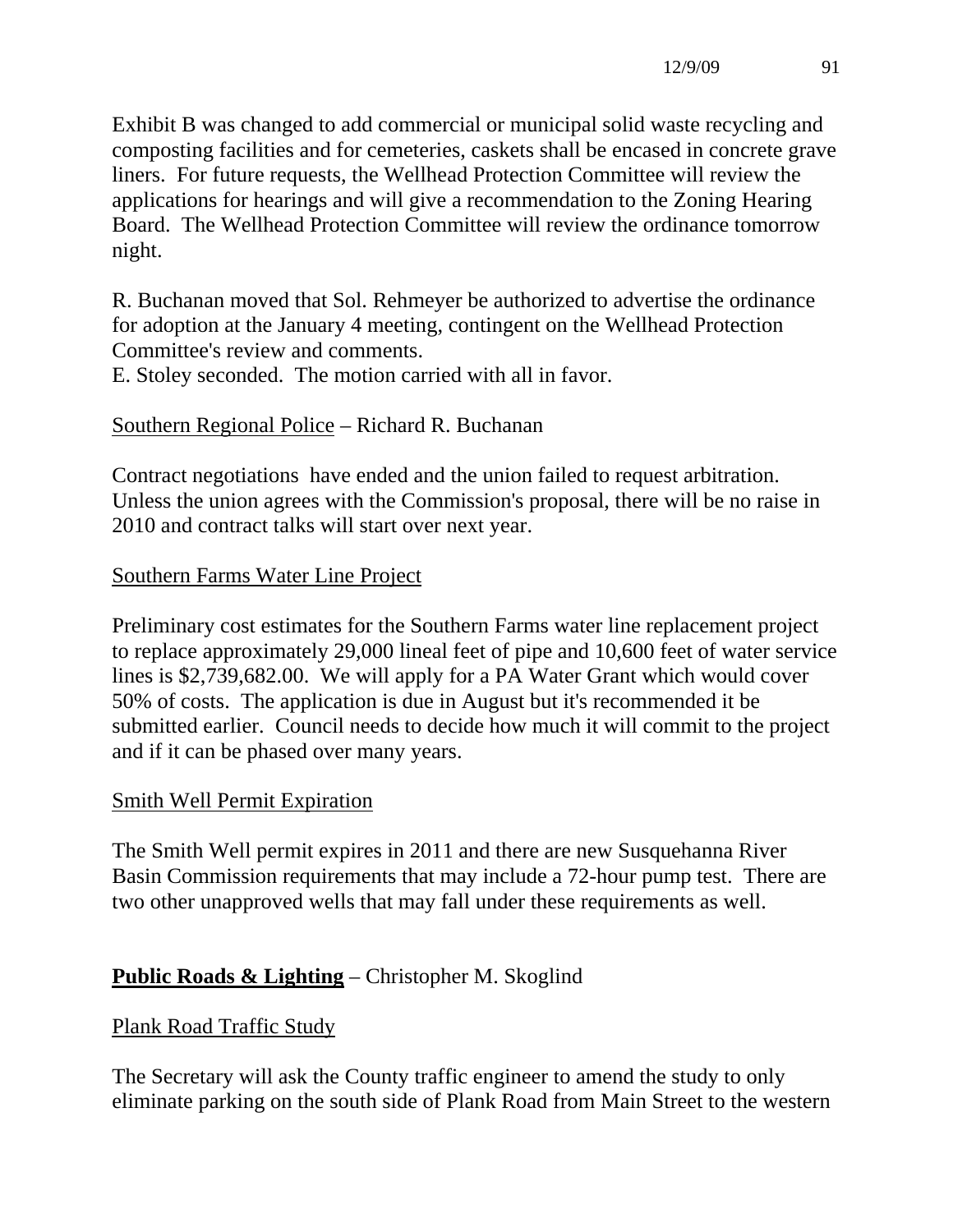property line of 2 Plank Road to prohibit trucks and other large vehicles from parking in front of the Rutter's store.

### Street Trees

Trees overhanging the right-of-way were trimmed on 43 properties.

## **Public Lands & Buildings and Finance** - Michael W. Ridgely

#### Fire Company Radios

The invoice was received for the new radios for the fire company in the amount of \$25,798.24. The funds were budgeted for two years.

M. Ridgely moved to pay the amount of \$25,798.24 to the County of York for the new fire company radio equipment. C. Skoglind seconded. The motion carried with all in favor.

Fire Chief Tony Myers thanked Council for the continued support and for paying for the new radio equipment.

#### Adoption of 2010 Tentative Budget

M. Ridgely moved to approve the adoption of the tentative 2010 budget. T. Metz seconded. The motion carried with all in favor.

#### Borough Holiday Tree

Sam's Tree Service completed the second and last inspection and trimming of the tree. The tree has contracted a disease which may kill it in a year or two. Two limbs have already been lost.

B. Sweitzer was asked to start looking for the tree's replacement.

# **ENGINEER'S REPORT**

## Deer Creek Pump Station Sump Line Leak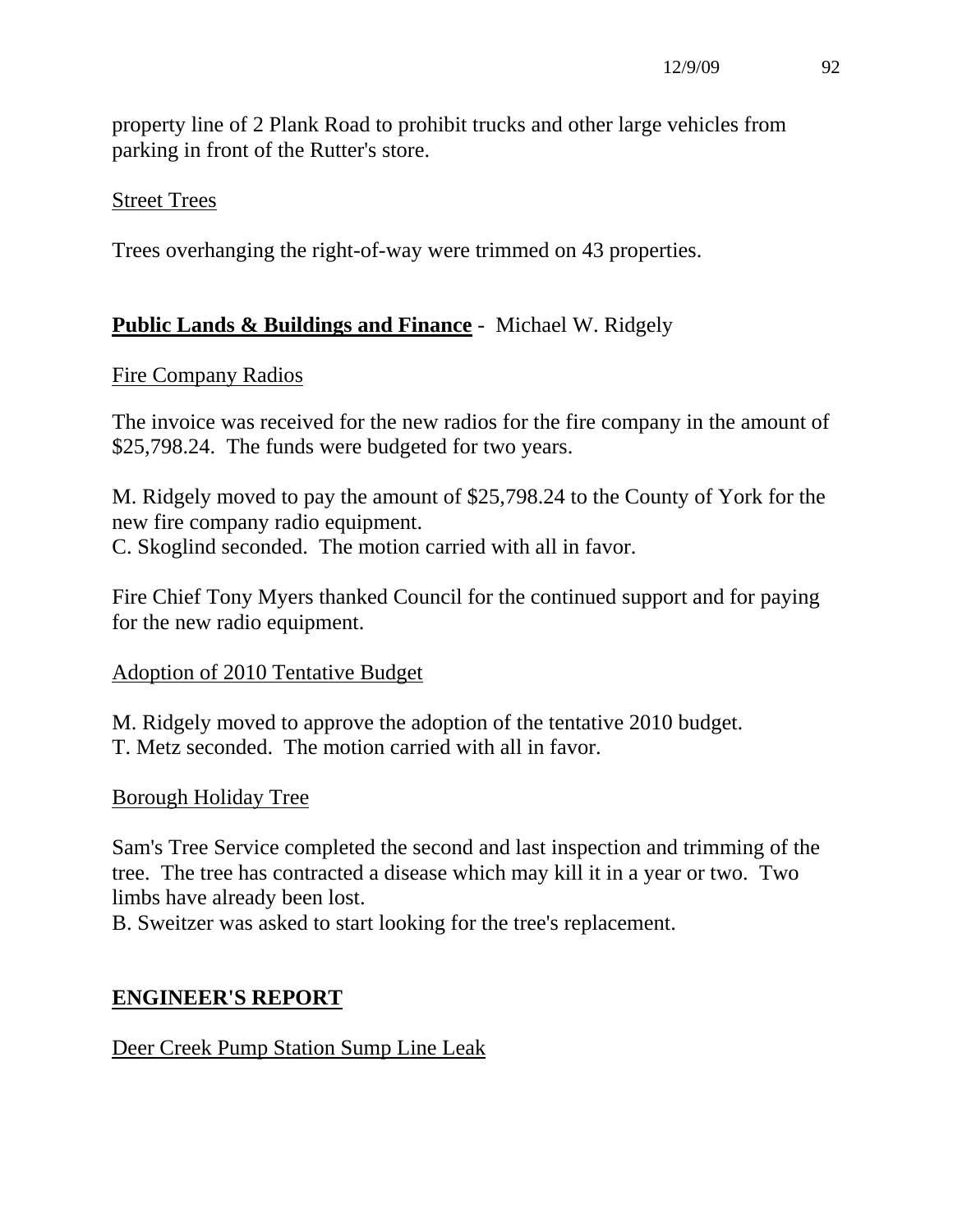The sump pump line cracked and creek water is entering the wet well at approximately seven gallons per minute. The sump line is approximately 15 feet deep and very close to Windy Hill Road. Two quotes were received: H & H General Excavating \$2,685.00 and Fitz & Smith \$3,750.00.

R. Buchanan moved to award the sump pump correction work to H & H General Excavating for the amount of \$2,685.00. C. Skoglind seconded. The motion carried with all in favor.

## Traffic Signal at Market Square

Eng. Holley reported the traffic signal at Market Square is in the process of being upgraded to have the left-turn eastbound arrow.

## **SOLICITOR'S REPORT**

## End-of-Year Ordinances

Sol. Rehmeyer has prepared the year-end ordinances for adoption on December 28.

## 21 South Hill Street, Doug Miller Property

The bank has taken back two of Mr. Miller's properties and will more than likely be approaching Council to ask for permission to use 21 South Hill Street for past similar uses. The Zoning Hearing Board ruled the property stopped being used as a non-conforming use and reverted back to a residential use.

#### Brad Bennett Request for 64 East Forrest Avenue

Shrewsbury Township's zoning hearing board is to meet on January 27 to hear the application for 64 East Forrest Avenue which will include the storage of used motor oil, in a zone 2 of the wellhead protection overlay district. The Borough will be a party to the application.

## Annual Renewal of Use Certificates

The draft amendment to the Zoning Ordinance that would allow for the annual renewal of use certificates for non-residential uses was sent to the zoning officer.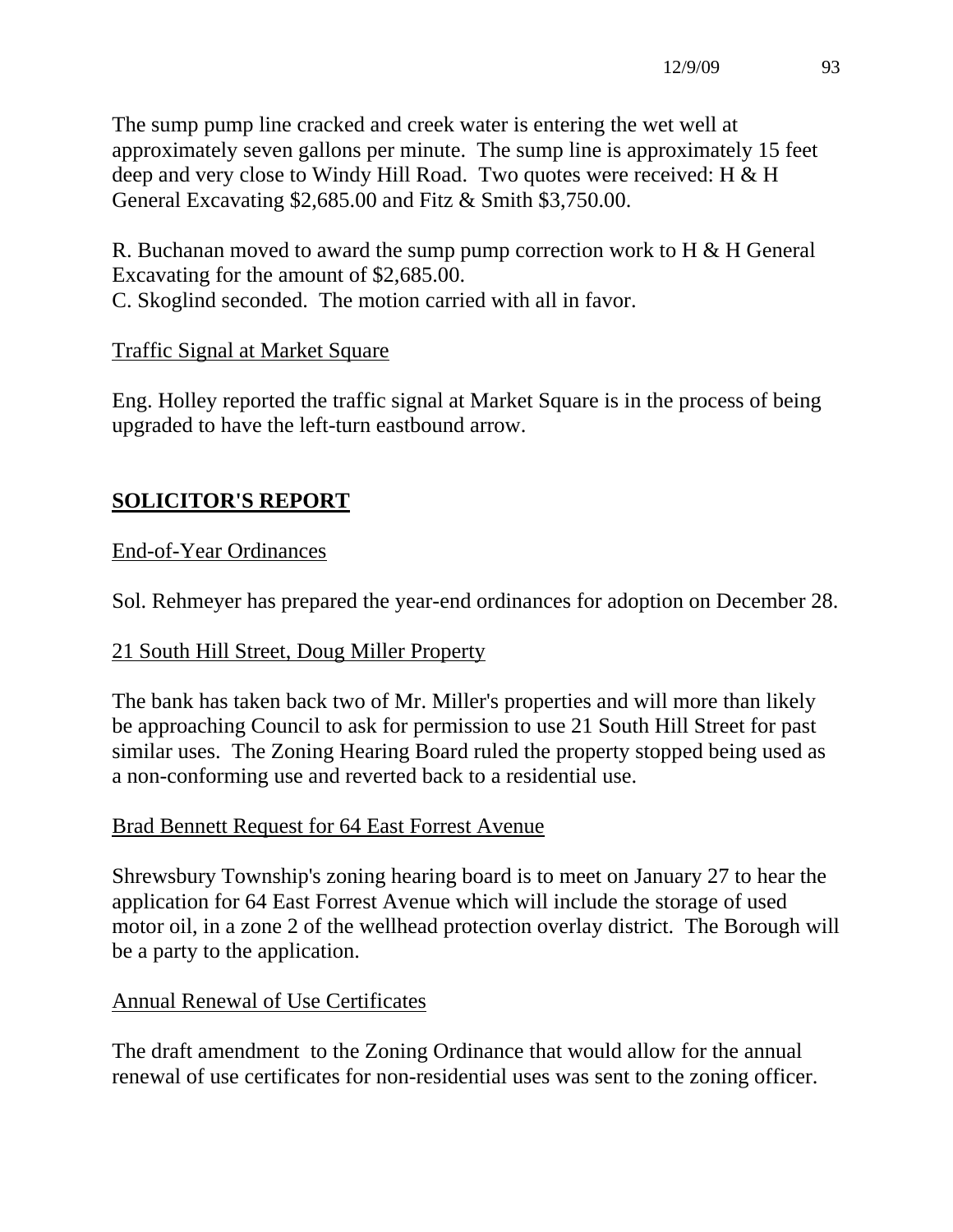This will address the fire suppression issue as well and ensure the systems are installed and are still working.

## **Public Safety, Welfare and Personnel** – Thomas D. Metz

#### **Secretary's Report** – Cindy L. Bosley

The year-end meeting will be on December 28 at 7:00 p.m.

#### **York Area Tax Bureau** – Thomas D. Metz

T. Metz stated he learned from the director of the Bureau that the Borough was one of four municipalities where she did not recommend a reduction in the 2010 earned income budget figure. The Borough did not see a substantial hit because of the economy.

#### **Subdivision, Land Development and Zoning** – Eric W. Stoley

#### **Planning Commission/Regional Planning Commission** – Eric W. Stoley

#### Regional Comprehensive Plan

The Borough submitted 11 pages of changes; the public hearing was held on December 1. The Planner accepted most of the comments and the modifications are acceptable to E. Stoley.

Our comment on storm water was adjusted as once Act 167 is passed by DEP, municipalities will be required to adopt that with 75% of costs being reimbursed. The Borough is not large enough to require the treatment of runoff.

Four items to be part of the addendum are:

1) Required installation of curbs and sidewalks in areas of planned growth: "S" is in this column and should be removed, per the wish of the majority of Council. The Zoning Ordinance calls for curbs and sidewalks and Council has waived the sidewalk requirement in developments in the past. The "S" should be removed from this column.